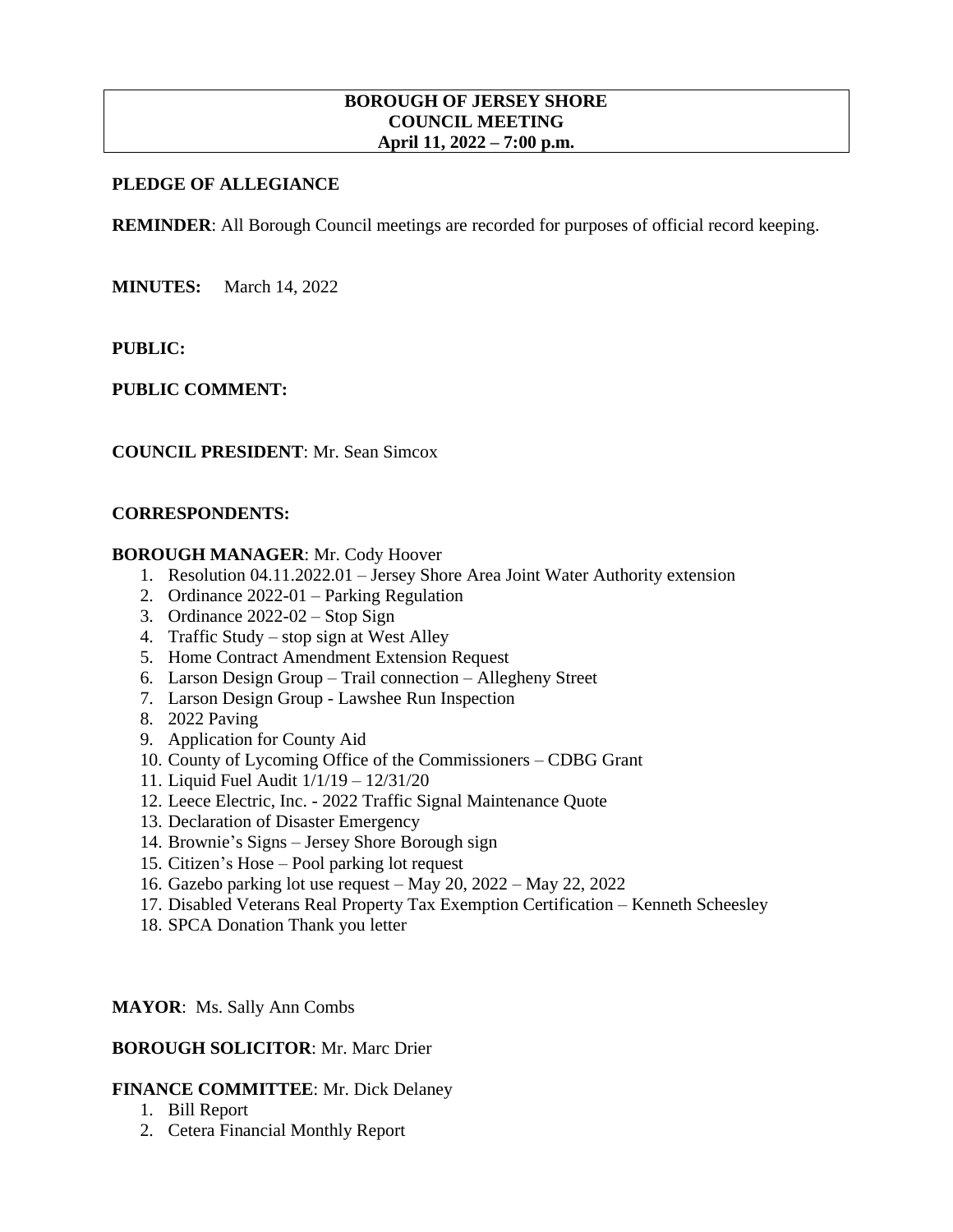3. Next Scheduled Meeting: As needed

## **POLICE COMMISSION:** Mr. Sean Simcox

- 1. Commission Update
- 2. Next Meeting: Monday, May 2, 2022 at 6:30 p.m.

# **POLICE CHIEF:** Chief Nathan DeRemer

## **HIGHWAY COMMITTEE**: Mr. Scott Bierly

- 1. Public Works Department Monthly Report
- 2. Next Scheduled Meeting: As needed

## **PERSONNEL COMMITTEE**: Ms. Janet Barnhart

- 1. Committee Report
- 2. Next Scheduled Meeting: As needed.

## **EMERGENCY MANAGEMENT**: Mr. Denny Buttorf

- 1. Report
- 2. Municipal Coordinator Duties
- 3. Alarm Reports Independent Hose & Citizen Hose
- 4. Next Scheduled Meeting: As needed

# **RECREATION COMMITTEE**: Mr. Scott Bierly

- 1. Committee Report
- 2. Minutes
- 3. Next Scheduled Meeting: May 5, 2022 at 6:30 p.m.

# **TREE COMMISSION**: Ms. Barbara Schmouder

- 1. Commission Report
- 2. Next Scheduled Meeting: As needed

# **CODES COMMITTEE**: Ms. Barbara Schmouder

- 1. Committee Report
- 2. Permit Report March 2022
- 3. Codes Report March 2022
- 4. Next Scheduled Meeting: As needed

# **BUILDING & GROUNDS COMMITTEE:**

- 1. Committee Report
- 2. Next scheduled meeting: As needed

# **TIADAGHTON VALLEY MUNICIPAL AUTHORITY**: Mr. Cody Hoover

- 1. Reorganization Meeting Minutes
- 2. Minutes
- 3. Next Scheduled Meeting: April 20, 2022 at 6:00 p.m.

# **JERSEY SHORE AREA JOINT WATER AUTHORITY**: Ms. Barbara Schmouder

- 1. Minutes
- 2. Next Scheduled Meeting: April 20, 2022 at 6:30 p.m.